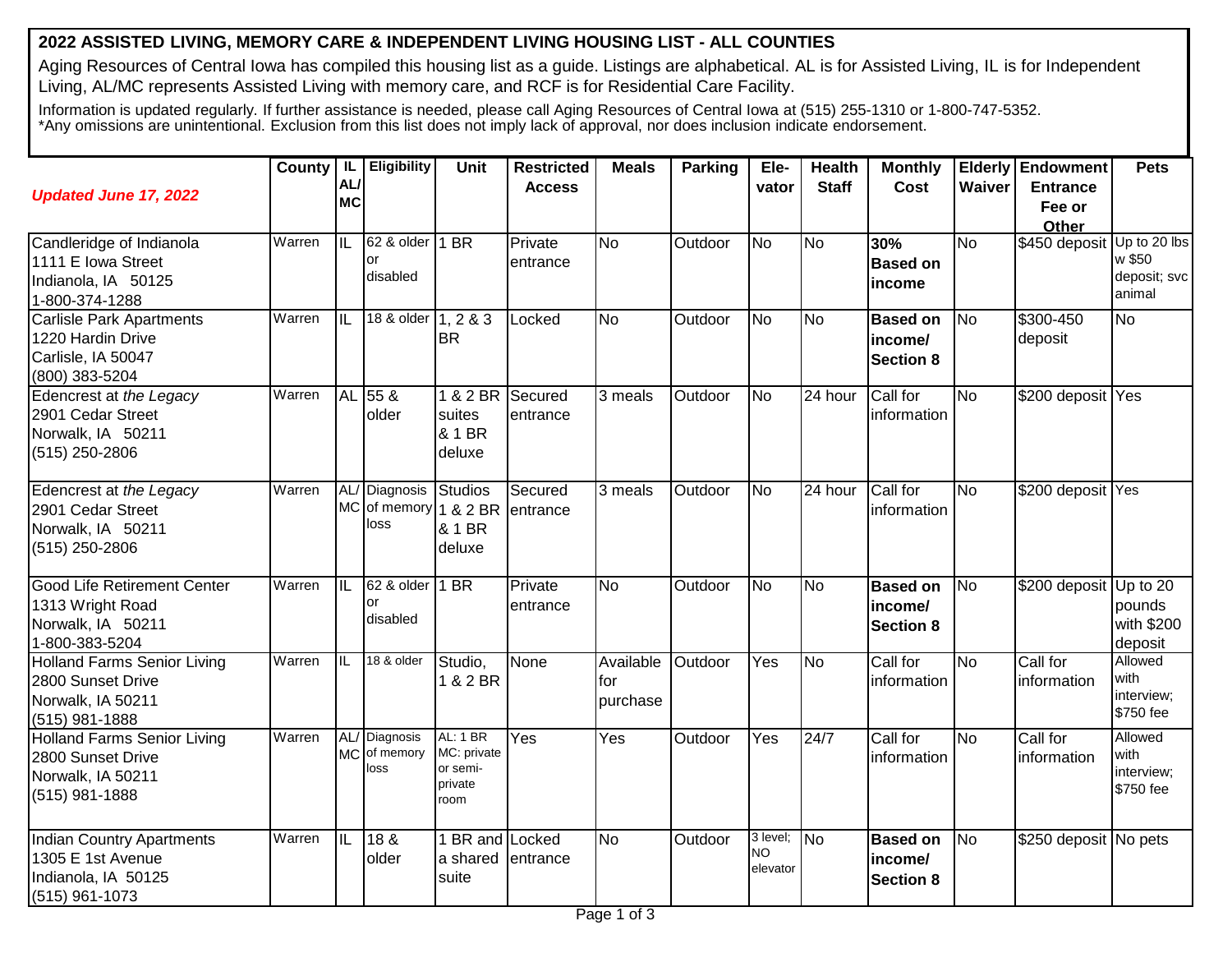| <b>Updated June 17, 2022</b>                                                                                                                      | County         | IL.<br>AL/<br><b>MC</b> | <b>Eligibility</b>           | Unit                       | <b>Restricted</b><br><b>Access</b>       | <b>Meals</b>              | <b>Parking</b>                | Ele-<br>vator   | <b>Health</b><br><b>Staff</b> | <b>Monthly</b><br>Cost                         | Waiver                   | <b>Elderly Endowment</b><br><b>Entrance</b><br>Fee or<br>Other | <b>Pets</b>                                                  |
|---------------------------------------------------------------------------------------------------------------------------------------------------|----------------|-------------------------|------------------------------|----------------------------|------------------------------------------|---------------------------|-------------------------------|-----------------|-------------------------------|------------------------------------------------|--------------------------|----------------------------------------------------------------|--------------------------------------------------------------|
| Meadow Glen Terrace<br>710 S Jefferson Way<br>Indianola, IA 50125<br>$(515)$ 962-2553                                                             | Warren         | ℿ                       | 55 &<br>older                | 1 & 2 BR Locked            | after hours                              | Noon<br>meal<br>available | Outdoor & Yes<br>Garages      |                 | <b>No</b>                     | Market<br>rates                                | <b>No</b>                | Call for<br>information                                        | \$500<br>deposit<br>and<br>monthly<br>fee                    |
| Norwalk Park Apartments<br>918-928 East 17th Street<br>Norwalk, Iowa 50211<br>(877) 959-6393                                                      | Warren         | IIL                     | 55 & over 1 & 2 BR Locked    |                            | entrances                                | <b>No</b>                 | Outdoor                       | No(2)<br>story) | No                            | <b>Based on</b><br>income                      | <b>No</b>                | \$450 deposit No<br>at time of<br>move in                      |                                                              |
| Park View Senior Village<br>810 S 'R' Street<br>Indianola, IA 50125<br>$(515)$ 961-6533                                                           | Warren         | IIL                     | 62 &<br>older or<br>disabled | Studio &<br>1 BR           | Locked<br>entrance<br>with<br>intercom   | <b>No</b>                 | Outdoor                       | <b>No</b>       | <b>No</b>                     | <b>Based on</b><br>income/<br><b>Section 8</b> | N <sub>o</sub>           | 1st months<br>rent                                             | Service<br>animals<br>only                                   |
| <b>Prairie Rose Senior Apartments</b><br>2010 W 4th Avenue<br>Indianola, IA 50125<br>$(515)$ 962-2132                                             | Warren         | Iil                     | 62 & older<br>or disabled    | I BR                       | Locked<br>entrance<br>with<br>intercom   | <b>No</b>                 | Outdoor                       | Yes             | N <sub>o</sub>                | 30% of<br>income                               | <b>No</b>                | <b>Usually 1st</b><br>months rent<br>call for<br>information   | 1 pet up to<br>25 lbs \$300<br>deposit;<br>service<br>animal |
| <b>Regency Care Center</b><br>815 High Road<br>Norwalk, IA 50211<br>(515) 981-4576                                                                | Warren         | <b>AL</b>               | 18 & older                   | $1-2$ BR                   | Locked<br>entrance<br>after hours        | 3 meals                   | Garages<br>& Outdoor          | No              | $\overline{24}$ hour          | Call for<br>information Call for               | Yes-<br>informa-<br>tion | Call for<br>information                                        | Vet docs<br>& able to<br>care                                |
| Scotchview Elderly<br>705 John Goodhue Drive<br>Carlisle, IA 50047<br>(800) 383-5204                                                              | Warren         | Iil                     | $62+$ or<br>disabled         | 1 BR                       | Private<br>entrance                      | <b>No</b>                 | Outdoor                       | <b>No</b>       | <b>No</b>                     | <b>Based on</b><br>income/<br><b>Section 8</b> | <b>No</b>                | \$200 deposit                                                  | Yes with<br>\$200<br>deposit                                 |
| Via of Carlisle - Assisted Living<br>(Formerly Carlisle Center for Assisted<br>Living)<br>685 Cole Street<br>Carlisle, IA 50047<br>(515) 989-7023 | Warren         |                         | AL 62 &<br>older             | 1 BR                       | Locked<br>after 9pm                      | $\overline{3}$ meals      | Outdoor & No<br>Garages       |                 | 24 hour                       | Call for<br>information Call for               | Yes-<br>informa<br>tion  | \$600 deposit No pets                                          |                                                              |
| Vintage Hills Cooperative<br>600 E Hillcrest Ave<br>Indianola, IA 50125<br>$(515)$ 962-2066                                                       | Warren IL 55 & |                         | <b>older</b>                 | 1 & 2 BR Secured           | entrance                                 | IN0                       | Under-<br>ground &<br>Outdoor | Yes             | 1No                           | Call for<br>information                        | IN0                      | Buy in Co-op  Up to 25                                         | pounds<br>\$300<br>deposit                                   |
| Vintage Hills Retirement Com<br>604 E Hillcrest Avenue<br>Indianola, IA 50125<br>$(515)$ 961-1924                                                 | Warren         |                         | AL 55 &<br>older             | Studio,<br>2 <sub>BR</sub> | <b>Locked</b><br>entrance<br>after hours | 3 meals<br>Page 2 of 3    | Outdoor                       | Yes             | 24 hour                       | Call for<br>information                        | <b>No</b>                | Call for<br>information                                        | Able to<br>care; \$250<br>non-<br>refund<br>deposit          |